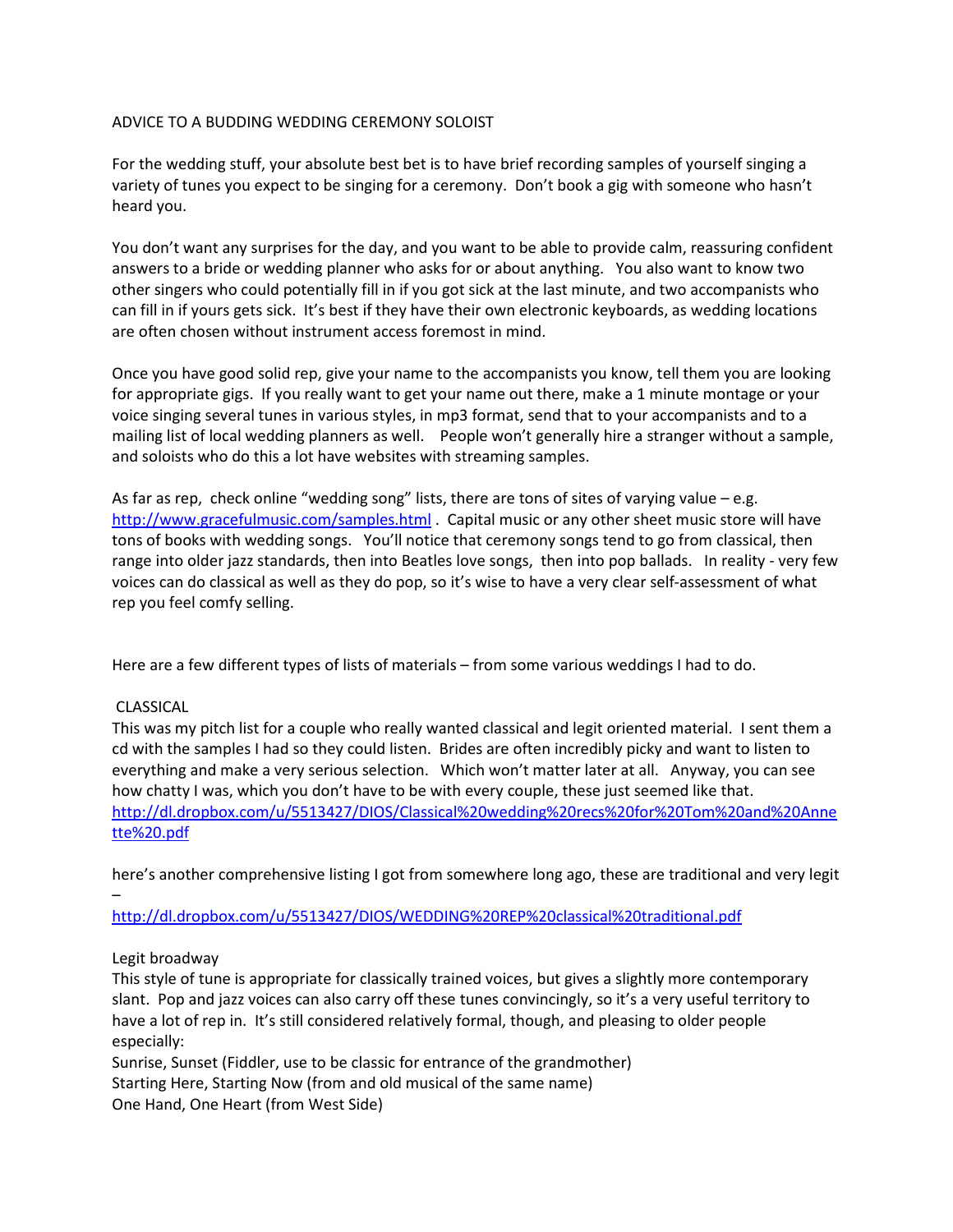Love Changes Everything (Aspects of Love)

Here's site with some more examples: http://www.squidoo.com/love-songs-from-musicals Another: http://www.musicalschwartz.com/schwartzrecordings-special.htm

## Older Jazz love songs

Classically trained singers must tread carefully here, as even uneducated listeners can usually tell if a singer is truly at ease in this genre, or faking it. Here are some great tunes that show up in ceremonies, but also in the "first dance" slot for receptions.

## \*Our **Love is here to stay**

- \*I've got you under my skin
- \*Let's Fall in Love
- \*I can't give you anything but love
- \*All the Way
- \*You do something to me
- \*What are you doing for the rest of your life
- \*Embraceable You
- \*Come Rain or Come Shine
- \*The Best is yet to Come
- \*L-O-V-E (nat king cole)
- \*Night and Day

….And so so very many others. These are the easiest types of tunes to get chords for, as so many of them are considered "standards".

## Vintage R&B

Don't attempt it unless you really got it. This is often where the couple is attached to a particular recording, and they don't realize that a live singer with a solo instrument won't sound the same as a large Detroit gospel singer with a wall of sound big band. Etta James' At Last is the classic example. Every solid wedding reception band should be able to do the tune, and hire a singer with persuasive chops to do it, but unless you are of that caliber, don't put tunes like that on your list. Learning these tunes is really great and satisfying, but it takes huge balls to really sell them. Anything made famous by Aretha Franklin or Ray Charles is basically off limits.

## Vintage pop and soft contemporary

Your largest category of possibility: at this point the Beatles, the Carpenters, Van Morrison, Elvis, Chicago, the Mama's and the Papas, Anita Baker, Bryan Adams, Celine Dion, Stevie Wonder, Debbie Boone, Kenny Loggins, Alison Krauss, Jason Mraz, Taylor Swift, Kelly Clarkson, anything that's been karaoke'd enough so that the original recording version is no longer the only version that will suffice. These tunes can be very satisfying for the couple if they have a special attachment, just be careful that you edit the songs down to a reasonable length. Radio length is typically 3 minutes which is TOO LONG for the middle of service. The recordings often include an instrumental, many repeated verses with embellished instrumentation to make the song build, etc. You won't have that for a ceremony, typically, you get a piano. http://www.wedalert.com/songs/firstdance/index.asp

## Truly contemporary or alternative tunes

If the couple requests something really contemporary, or very unusual that you don't know, try it out, make a little scratch recording of yourself singing it, and make sure they are satisfied before confirming the tune.